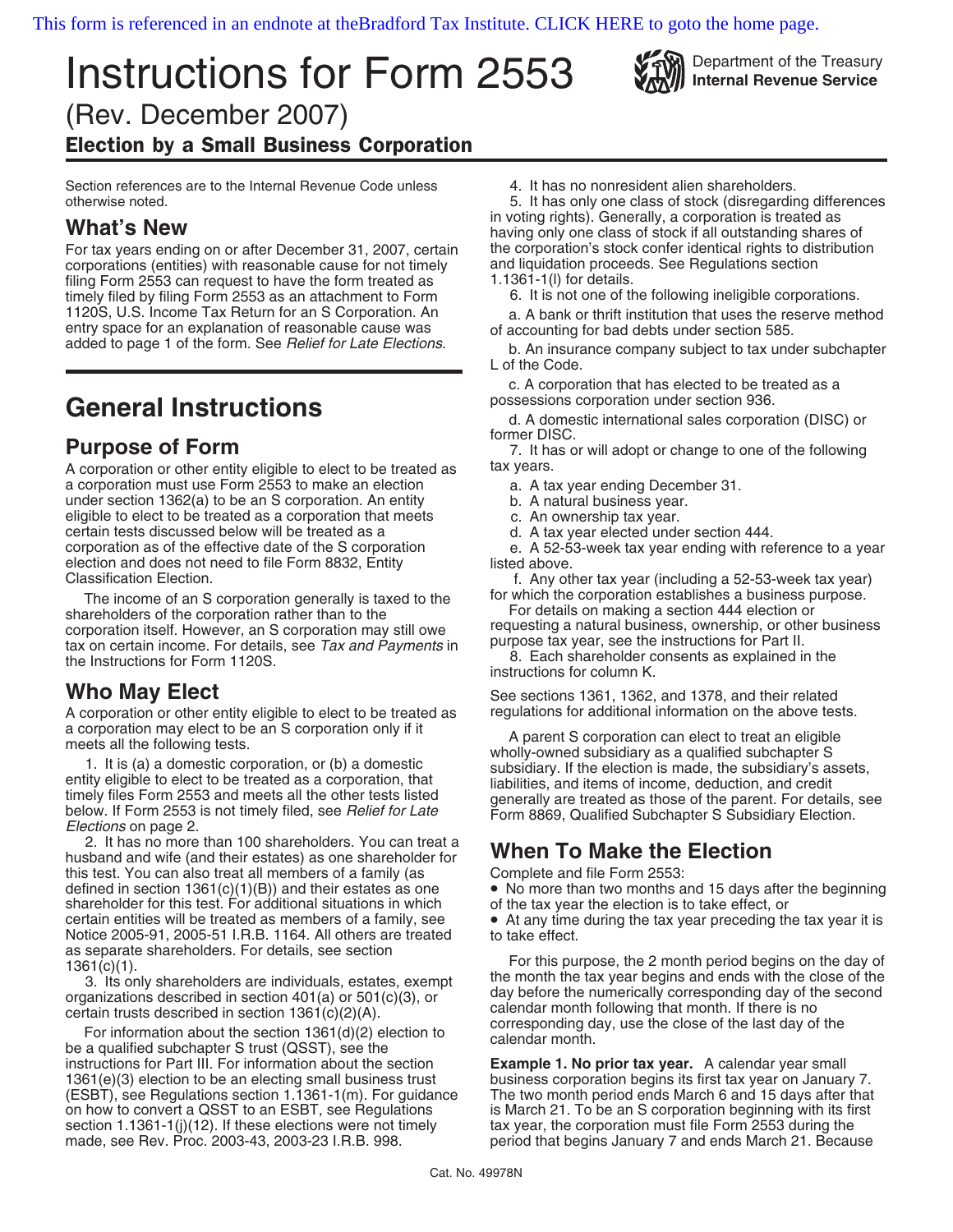**Example 2. Prior tax year.** A calendar year small business by the IRS of any problem with the S corporation status corporation has been filing Form 1120 as a C corporation within 6 months after the return was timely filed beginning January 1. The two month period ends February 28 (29 in leap years) and 15 days after that is March 15. 10<br>
be an S corporation beginning with its next tax year, the<br>
corporation must file Form 2553 during the period that<br>
begins the first day (January 1) of its last corporation and ends March 15th of the year it wishes to be an S corporation. Because the corporation had a prior tax year, it can make the election at any time during that prior exact to Form 1120S. year, it can make the election at any time during that prior See Relief for Late Elections above.

## **Relief for Late Elections**

• The corporation has not filed a tax return for the tax year

beginning on the date entered on line E of Form 2553.<br>• The corporation files Form 2553 as an attachment to • The corporation files Form 2553 as an attachment to **Acceptance or Nonacceptance of** Form 1120S no later than 6 months after the due date of

To request relief for a late election when the above the election. If the corporation is not notified of acceptance<br>or nonacceptance of its election within 2 months of the date request a private letter ruling and pay a user fee in only of filing (date faxed or mailed), or within 5 months if box Q1<br>1 accordance with Rev. Proc. 2008-1, 2008-1 I.R.B. 1 (or its is checked, take follow-up action by ca successor). However, the ruling and user fee requirements may not apply if relief is available under the following If the IRS questions whether Form 2553 was filed, an<br>acceptable proof of filing is (a) a certified or registered m

• If an entity eligible to elect to be treated as a corporation receipt (timely postmarked) from the U.S. Postal Service, or be treated as a corporation, see Rev. Proc. 2004-48, Notice 2004-83, 2004-52 I.R.B. 1030 (or its successor)); (b)<br>2004-32 I.R.B. 172. Zonessor) Form 2553 with an accepted stamp; (c) Form 2553 with a

Proc. 2003-43, 2003-23 I.R.B. 998.

the corporation had no prior tax year, an election made • If Form 1120S was filed without an S corporation election before January 7 will not be valid.  $\blacksquare$  and neither the corporation nor any shareholder was notified

2553 with the corporation's permanent records. However, certain late elections can be filed attached to Form 1120S.

| <b>Example 3. Tax year less than 2 1/2 months.</b> A calendar<br>year small business corporation begins its first tax year on<br>November 8. The two month period ends January 7 and 15<br>days after that is January 22. To be an S corporation                                                                                                                                                                                                                                                                                                                                                                 | If the corporation's principal<br>business, office, or agency is<br>located in:                                                                                                                                                                                                                                   | Use the following<br>address or fax number:                                                                        |
|------------------------------------------------------------------------------------------------------------------------------------------------------------------------------------------------------------------------------------------------------------------------------------------------------------------------------------------------------------------------------------------------------------------------------------------------------------------------------------------------------------------------------------------------------------------------------------------------------------------|-------------------------------------------------------------------------------------------------------------------------------------------------------------------------------------------------------------------------------------------------------------------------------------------------------------------|--------------------------------------------------------------------------------------------------------------------|
| beginning with its short tax year, the corporation must file<br>Form 2553 during the period that begins November 8 and<br>ends January 22. Because the corporation had no prior tax<br>year, an election made before November 8 will not be valid.<br><b>Relief for Late Elections</b><br>A late election to be an S corporation generally is effective<br>for the tax year following the tax year beginning on the date<br>entered on line E of Form 2553. However, relief for a late<br>election may be available if the corporation can show that<br>the failure to file on time was due to reasonable cause. | Connecticut, Delaware, District of<br>Columbia, Illinois, Indiana,<br>Kentucky, Maine, Maryland,<br>Massachusetts, Michigan, New<br>Hampshire, New Jersey, New<br>York, North Carolina, Ohio,<br>Pennsylvania, Rhode Island,<br>South Carolina, Vermont,<br>Virginia, West Virginia,<br>Wisconsin                 | Department of the<br>Treasury<br>Internal Revenue Service<br>Center<br>Cincinnati, OH 45999<br>Fax: (859) 669-5748 |
| To request relief for a late election when the tax year<br>beginning on the date entered on line E ends on or after<br>December 31, 2007, a corporation that meets the following<br>requirements can explain the reasonable cause in the<br>designated space on page 1 of Form 2553.<br>• The corporation fails to qualify to elect to be an S<br>corporation (see Who May Elect on page 1) solely because<br>of the failure to timely file Form 2553.<br>• The corporation has reasonable cause for its failure to<br>timely file Form 2553.                                                                    | Alabama, Alaska, Arizona,<br>Arkansas, California, Colorado,<br>Florida, Georgia, Hawaii, Idaho,<br>Iowa, Kansas, Louisiana,<br>Minnesota, Mississippi, Missouri,<br>Montana, Nebraska, Nevada,<br>New Mexico, North Dakota,<br>Oklahoma, Oregon, South<br>Dakota, Tennessee, Texas,<br>Utah, Washington, Wyoming | Department of the<br>Treasury<br>Internal Revenue Service<br>Center<br>Ogden, UT 84201<br>Fax: (801) 620-7116      |

Form 1120S (excluding extensions) for the tax year<br>
beginning on the date entered on line E of Form 2553.<br>
The service center will notify the corporation if its election is<br>
accepted and when it will take effect. The corpo

2007-62, 2007-41 I.R.B. 786. Care should be exercised to ensure that the IRS receives requirements are not met, the corporation generally must or nonacceptance of its election within 2 months of the date<br>
request a private letter ruling and pay a user fee in entity of filing (date faxed or mailed), or withi is checked, take follow-up action by calling 1-800-829-4933.

acceptable proof of filing is (a) a certified or registered mail (a) failed to timely file Form 2553, and (b) has not elected to its equivalent from a designated private delivery service (see<br>be treated as a corporation, see Rev. Proc. 2004-48, Notice 2004-83, 2004-52 I.R.B. 1030 (or it 2004-32 I.R.B. 172.<br>● If a corporation failed to timely file Form 2553, see Rev. stamped IRS received date; or (d) an IRS letter stating than ● If a corporation failed to timely file Form 2553, see Rev. stamped IRS receiv stamped IRS received date; or (d) an IRS letter stating that<br>Form 2553 has been accepted.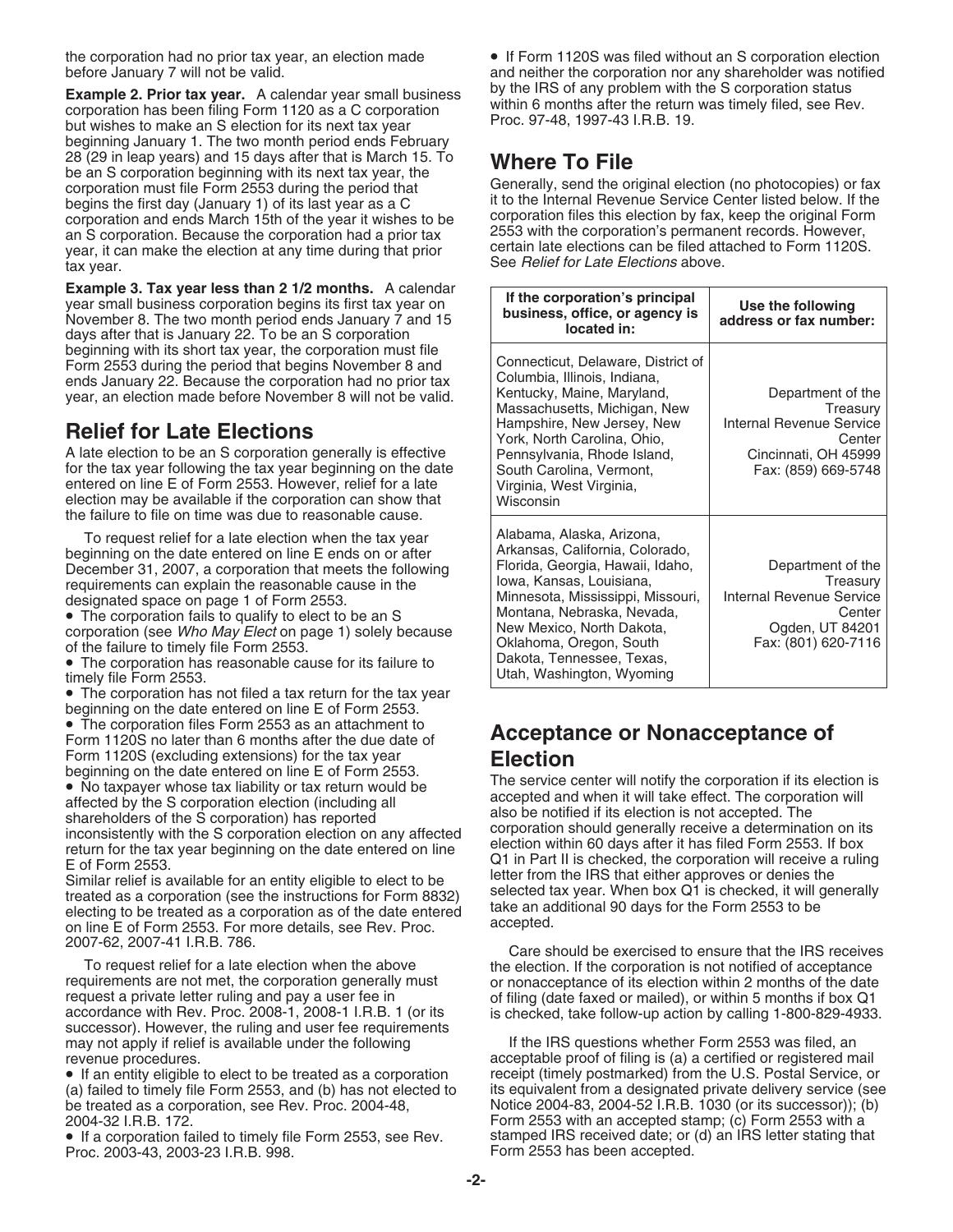year the election takes effect. If the corporation is it wants the election to be effective. **CAUTION**<br> **CAUTION**<br> **CAUTION**<br> **CAUTION**<br> **CAUTION**<br> **CAUTION**<br> **CAUTION**<br> **CAUTION**<br> **CAUTION**<br> **CAUTION**<br> **CAUTION**<br> **CAUTION**<br> **CAUTION** 

Once the election is made, it stays in effect until it is corporation for this short tax year, it should enter the terminated or revoked. IRS consent generally is required for beginning date of the tax year following this terminated or revoked. IRS consent generally is required for beginning date of the tax year following this short tax year<br>another election by the corporation (or a successor and file Form 1128, Application To Adopt, Change tax year after the first tax year in which the termination or revocation took effect. See Regulations section 1.1362-5 for

## **Specific Instructions Item F**

### **Name and Address**

Enter the corporation's true name as stated in the corporate charter or other legal document creating it. If the **Signature**<br>
corporation's mailing address is the same as someone Form 2553 m corporation's mailing address is the same as someone Form 2553 must be signed and dated by the president, vice<br>
else's, such as a shareholder's, enter "C/O" and this president, treasurer, assistant treasurer, chief account person's name following the name of the corporation. **officer**, or any other corporate officer (such as tax officer) Include the suite, room, or other unit number after the street authorized to sign. address. If the Post Office does not deliver to the street<br>address and the corporation has a P.O. box, show the box<br>number instead of the street address. If the corporation<br>changed its name or address after applying for it changed its name or address after applying for its employer **Column K. Shareholders' Consent** identification number, be sure to check the box in item D of Part I. **Statement** 

Enter the corporation's EIN. If the corporation does not have For an election filed on or after the effective date entered an EIN, it must apply for one. An EIN can be applied for: for item E, all shareholders or former sh



Form 2553 generally must be filed no later than  $2 \rightarrow$  If a husband and wife have a community interest in the **TIP** months and 15 days after the date entered for item stock or in the income from it, both must consent.

the Election *on page 1.*<br>A corporation (or entity eligible to elect to be treated as  $a \rightarrow A$  minor's consent is made by the minor, legal corporation) making the election effective for its first tax year representative of the minor, or a natural or adoptive parent<br>in existence should enter the earliest of the following dates: <br>of the minor if no legal repres in existence should enter the earliest of the following dates:<br>
(a) the date the corporation (entity) first had shareholders<br>
(owners), (b) the date the corporation (entity) first had<br>  $\frac{1}{2}$  administrator. assets, or (c) the date the corporation (entity) began doing • The consent of an electing small business trust (ESBT) is business. made by the trustee and, if a grantor trust, the deemed

When the corporation (entity) is making the election<br>  $\frac{1.1362-6(b)(2)(iv)}{0.0000}$  for its first tax year in existence, it will usually enter **a** If the stock is owned by a qualified subchapter S true for its first tax year in existence, it will usually enter **•** If the stock is owned by a qualified subchapter S trust must consent.<br> **Existence if the stock is owned by a qualified subchapter S trust must consent.**<br> **All** 

tax year in existence that is keeping its current tax year  $1361(c)(2)(B)$  must consent.

Do not file Form 1120S for any tax year before the should enter the beginning date of the first tax year for which

Exams how required to the Form Frizo, 0.0. Corporation<br>Income Tax Return, or any other applicable tax return,<br>continue filing it until the election takes effect.<br> **Engl of Election End of Election**<br>Christian tax years should enter the beginning date of the short<br>Once the election is made, it stays in effect until it is<br>Corporation for this short tax year, it should enter the another election by the corporation (or a successor and file Form 1128, Application To Adopt, Change, or Retain corporation) on Form 2553 for any tax year before the 5th a Tax Year. If this change qualifies as an automatic a Tax Year. If this change qualifies as an automatic approval request (Form 1128, Part II), file Form 1128 as an revocation took effect. See Regulations section 1.1362-5 for attachment to Form 2553. If this change qualifies as a ruling request (Form 1128, Part III), file Form 1128 separately. If filing Form 1128, enter "Form 1128" on the dotted line to the left of the entry space for item E.

**Part I** Select the box that corresponds with the S corporation's selected tax year. If box (2) or (4) is checked, provide the additional information about the tax year, and complete Part

president, treasurer, assistant treasurer, chief accounting

**Item A. Employer Identification Number** For an election filed before the effective date entered for<br>**Item E**, only shareholders who own stock on the day the election.<br>**IEIN)** election is made need to consent to the election.

an EIN, it must apply for one. An EIN can be applied for:<br>
• Online–Click on the EIN link at<br>
• www.irs.gov/busineses/small. The EIN is issued<br>
immediately once the application information is validated.<br>
• By telephone at

Form SS-4.<br> **Item E. Effective Date of Election**<br> **Item E. Effective Date of Election** in column K or on a separate consent statement. The following special rules apply in determining who must sign.

 $\blacktriangleright$  E. For details and exceptions, see When To Make  $\blacktriangleright$  Each tenant in common, joint tenant, and tenant by the

A corporation (or entity eligible to elect to be treated as a  $\bullet$  A minor's consent is made by the minor, legal<br>rporation) making the election effective for its first tax year representative of the minor, or a natural or

GALLEST), the deemed owner of the trust must consent.<br>
date other than January 1.<br>
A corporation (entity) not making the election for its first **a** QSST), the person treated as the shareholder by section QSST), the person treated as the shareholder by section